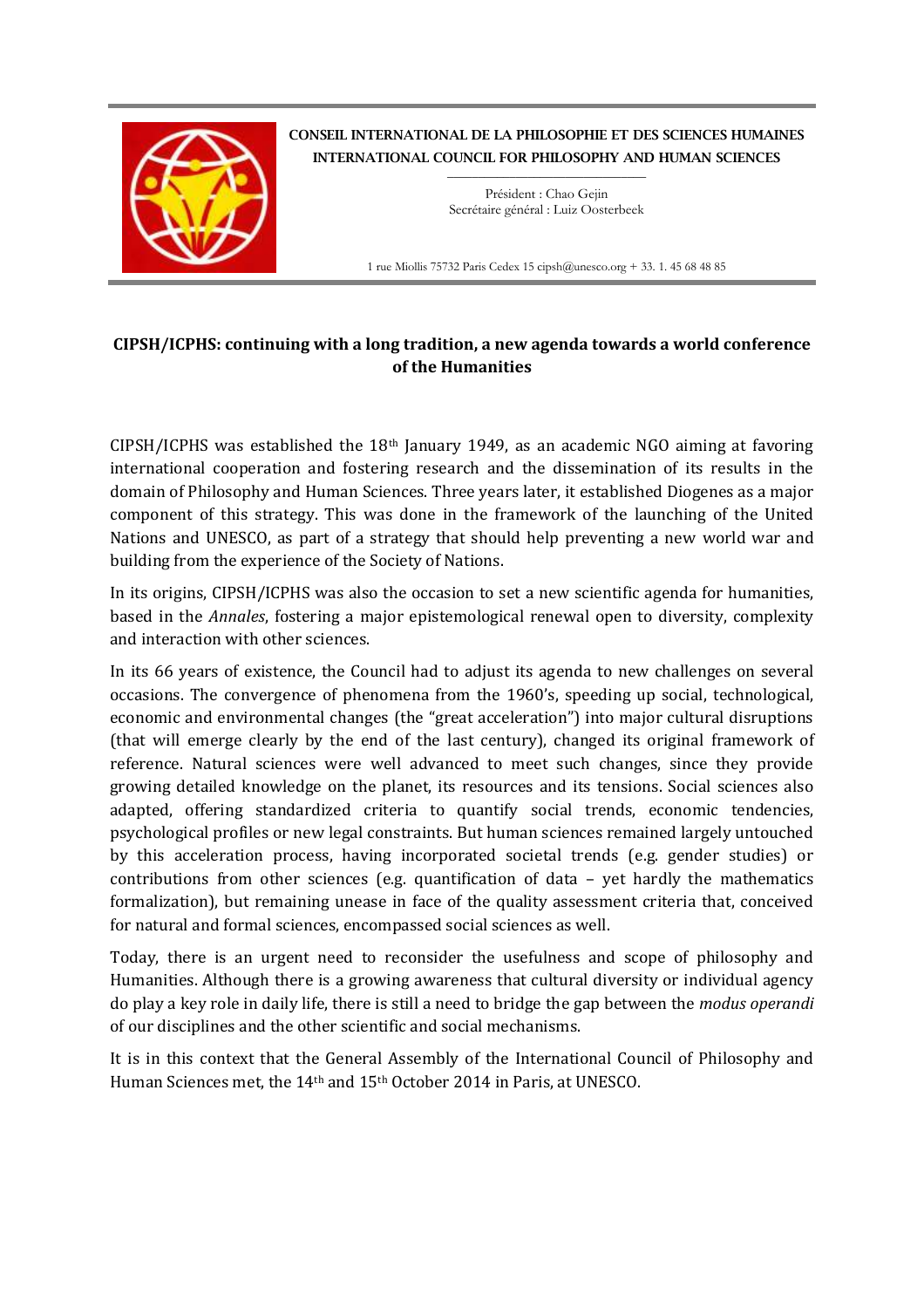

The Council had an in-depth discussion concerning the current state of international research and the need to re-think the scope and role of human sciences in contemporary society, based on the efforts undertook after the last General Assembly held in Nagoya, in 2010.

The need for such an agenda is twofold. On one hand, there has been no global re-thinking on the role and scope of humanities following the major global changes that were accelerated in the past few decades. On the other hand, there is a growing need to re-introduce in the daily agenda of society a mid and long term perspective, that is required in face on the future uncertainty and which finds no answer within the limits of a purely immediate problem-solving approach.

Indeed, the humanities provide unique skills and resources for individuals and societies to meet the growing need for sustainable living, civilized citizens' participation, and peaceful coexistence. Empowered by historical knowledge, critical thinking, and nuanced analysis of human ideas, values, and imagination, the human sciences provide understanding of the new salience of cultural capital in our contemporary world. Humanistic thinking offers a broader, deeper and more creative perspective than conventional problem-solving approaches to societal challenges. It contends that human flourishing can only be realized through renewed awareness of the human condition—past, present, and future – in relation to other sentient beings, our natural environment, and scientific and technological developments. Moreover, the humanities emphasize the potential of artistic expression to provide meaning in increasingly diverse societies.

Besides the preparation of a World Conference on Human Sciences to be organized by CIPSH with the collaboration of UNESCO an in Liège, in 2017 and the support of a local organizing committee, the General Assembly also approved the prospect of preparing a report on the monitoring of cultural responses to local and global challenges. This is a task that will help in bridging gaps among human groups and building a strategy for the understanding of cultural differences and the capacity to imagine different avenues as a unique human strength, paving the way for peace, global sustainability, intercultural understanding and appreciation, as well as for improved quality of life. In this context, the council also expressed its thanks to the University and the Municipality of Liège for their proposal to host this conference. A specific team, assisted by the bureau, began preparations for the World Conference in 2017, developing a detailed work plan and its implementation. Regional conferences in all continents, focusing on more specific topics, will be organized to prepare the world gathering in 2017.

Esteeming that a widespread decrease of attention to the humanities, whether manifested in educational curricula or funding support, diminishes the potential of societies to build mid and long term agendas that can offer sustainable, peaceful and enlightened futures to human communities, the Council confirms its full endorsement of all initiatives that will counter this trend. It also embraces the notion that a better future for humankind requires a mid and long term web of convergent visions, that needs to engage people and, hence, to be rooted in daily

Président : Chao Gejin – Secrétaire général : Luiz Oosterbeek – 1 rue Miollis 75732 Paris Cedex 15 cipsh@unesco.org + 33. 1. 45 68 48 85